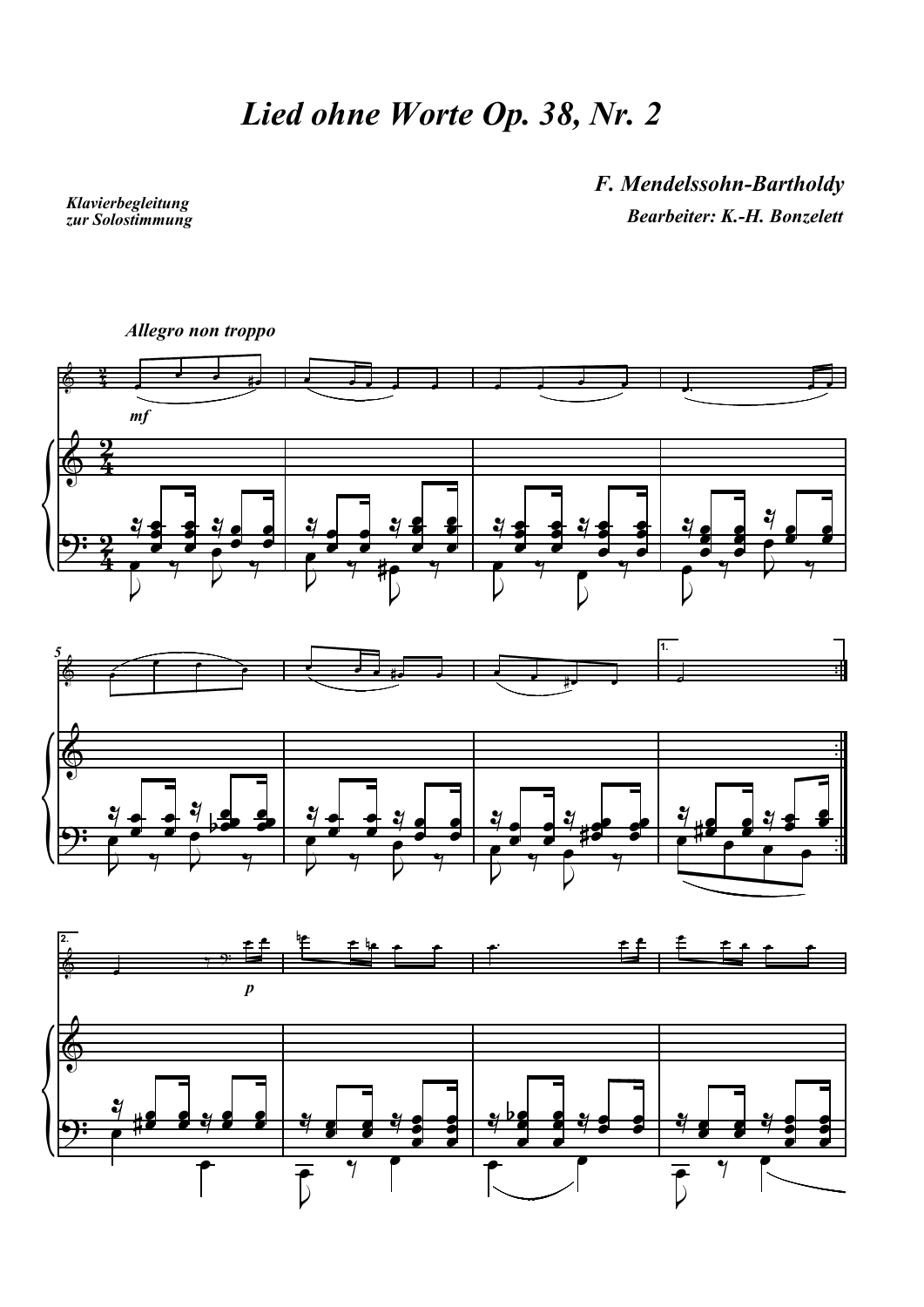

 $\overline{V}$ 

2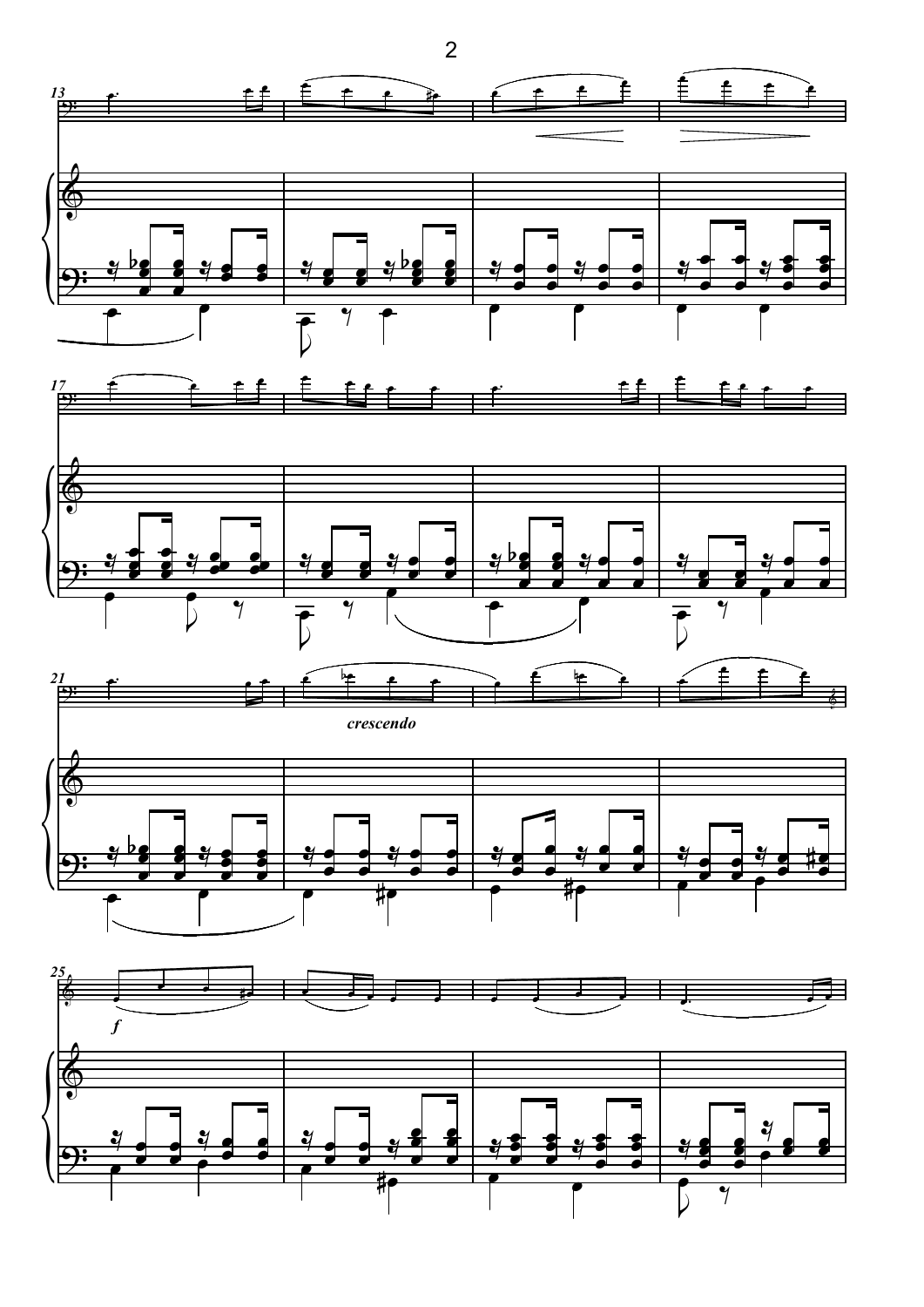







3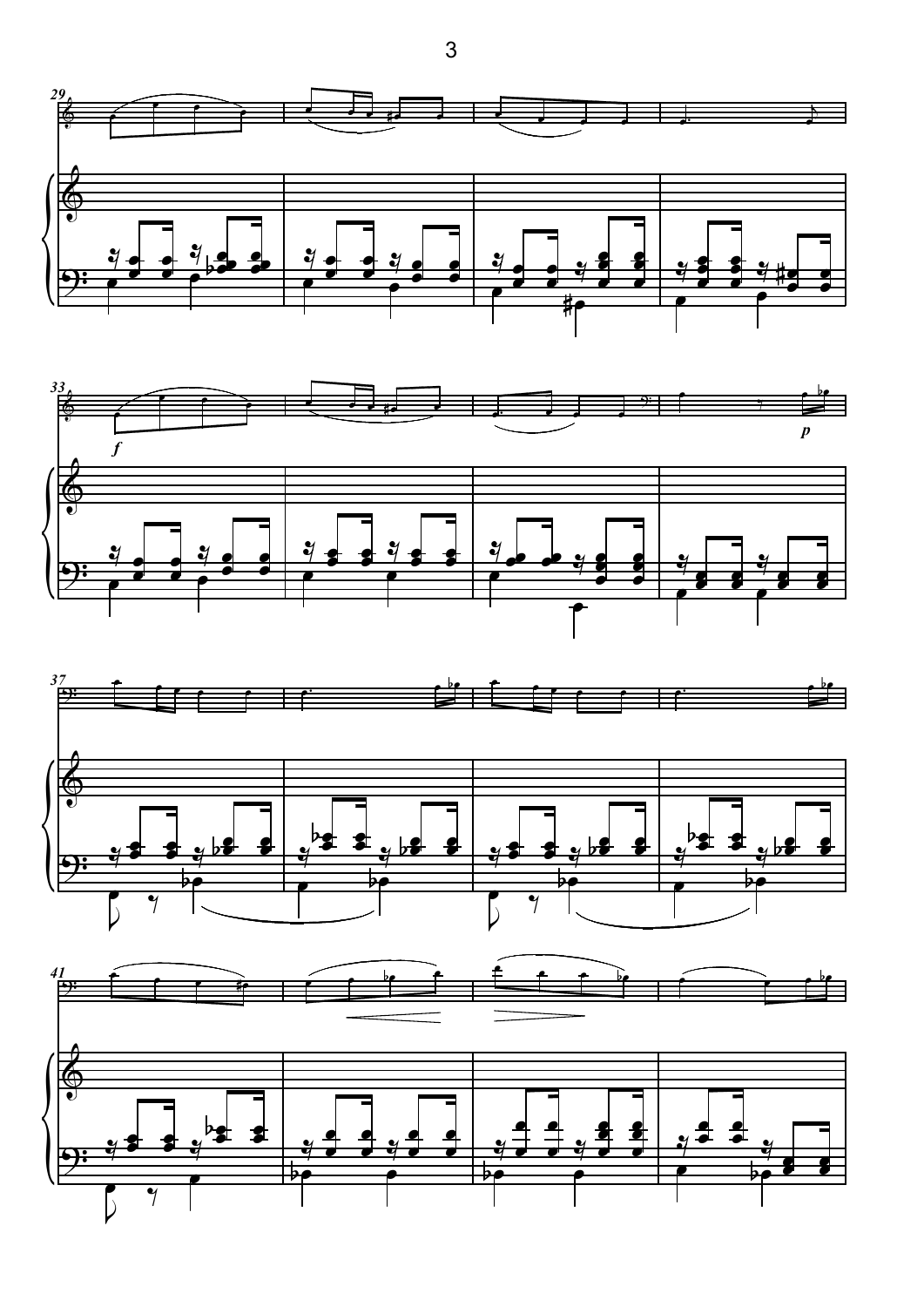







4